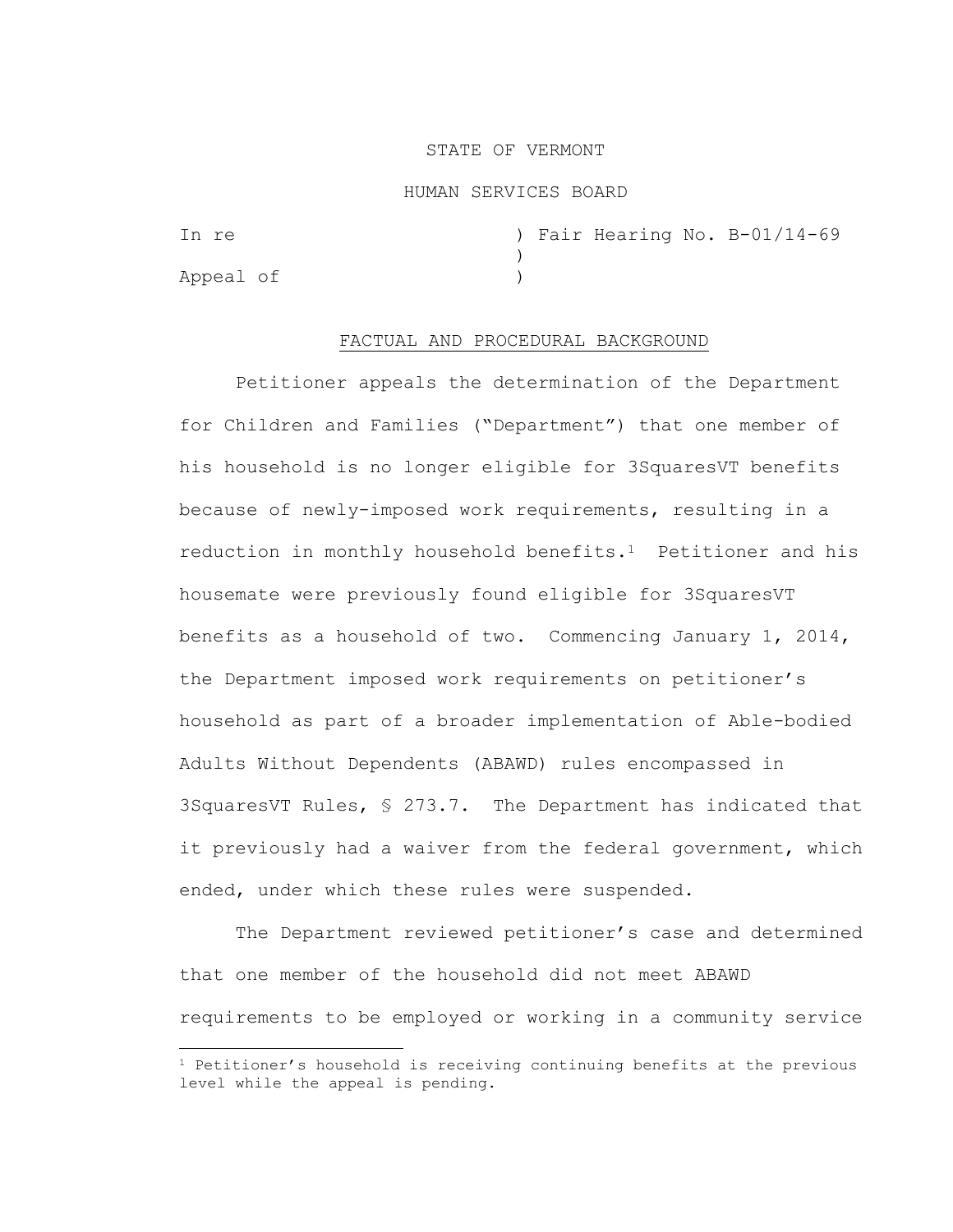program for a minimum number of hours per week, was not unable to work due to disability, and did not meet any other exemption from the requirements as specified in the rules. Petitioner disputes this determination.

During the pendency of petitioner's appeal several other appeals have been filed with the Board related to the Department's implementation of ABAWD requirements which have resulted in the termination or reduction of 3SquaresVT benefits. The Board's Chief Hearing Officer has transmitted a memorandum to the Department requesting additional information and documentation regarding the implementation of these requirements, including specific information and documents relating to the federal waiver and its termination, federal guidance on the application of exemptions from the requirements, and whether implementation is consistent with Vermont's Administrative Procedures Act ("APA") and in particular the Vermont Supreme Court's decision in *In re Diel*, 158 Vt. 549 (1992). This request and the Board's review of this information remains pending.<sup>2</sup>

 $2$  In no way should the pendency of these issues be construed to mean the Department has not been responsive or not acted in good faith.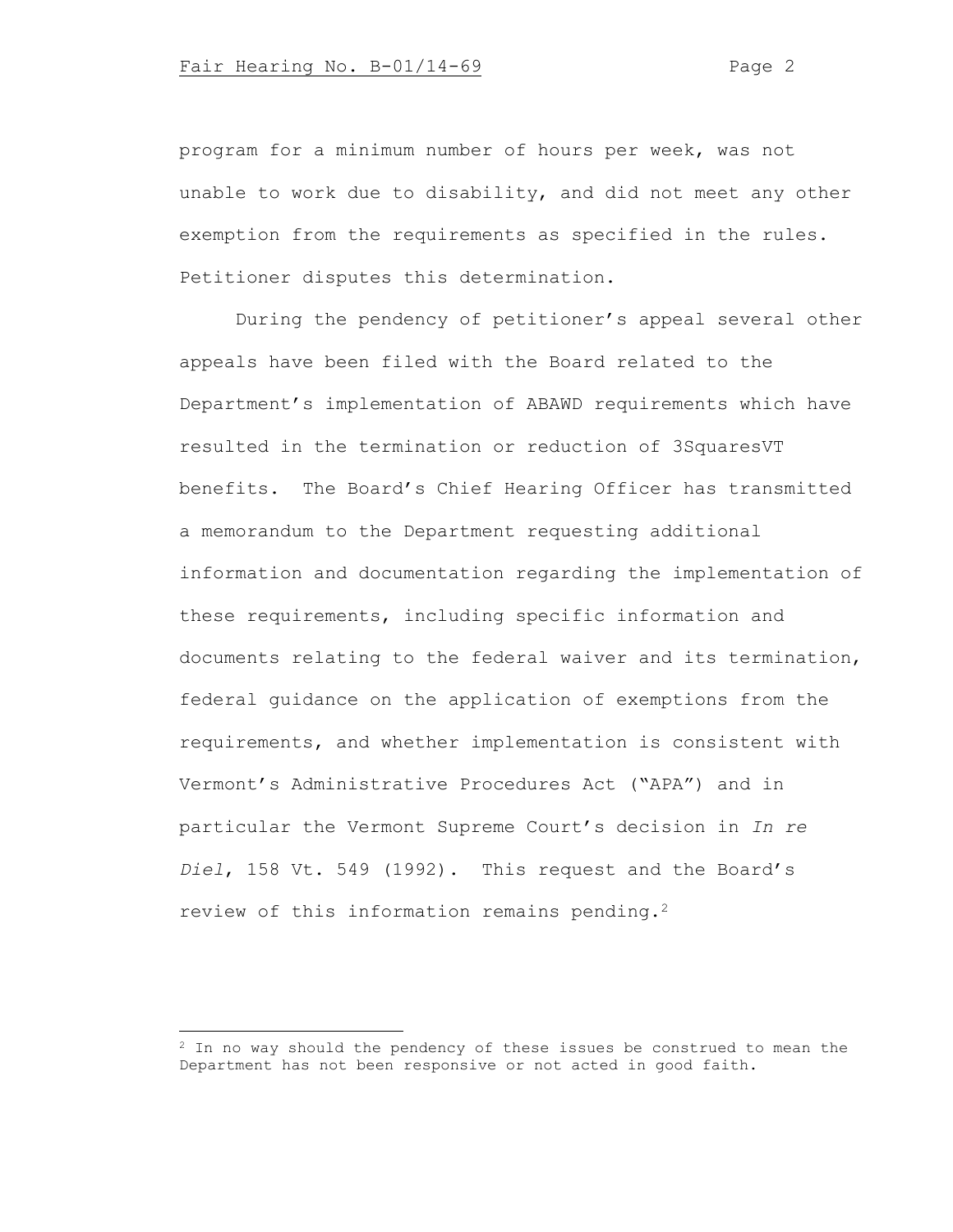Petitioner's appeal was filed on January 30, 2014 and hearings held on February 13 and February 20.3 The Department and the Board are subject to federal requirements which direct that a 3SquaresVT appeal be processed within ninety (90) days of when the appeal is filed. If no Board order is issued within this timeframe, Vermont is arguably not in compliance with these requirements.

### ORDER

The Department's decision is remanded for full consideration of the issues raised by the Department's implementation of ABAWD requirements.

## REASONS

Several appeals, including petitioner's, are pending before the Board related to the Department's implementation of § 273.7 of the 3SquaresVT rules, also known as ABAWD requirements. There is a pending request to the Department to address several substantive legal issues, and provide additional documentation relating to such issues, all of which may affect the outcome of petitioner's appeal. Given the incomplete record presently before the Board, the

<sup>&</sup>lt;sup>3</sup> Petitioner requested and was granted additional time to establish that his housemate is unable to work due to disability.